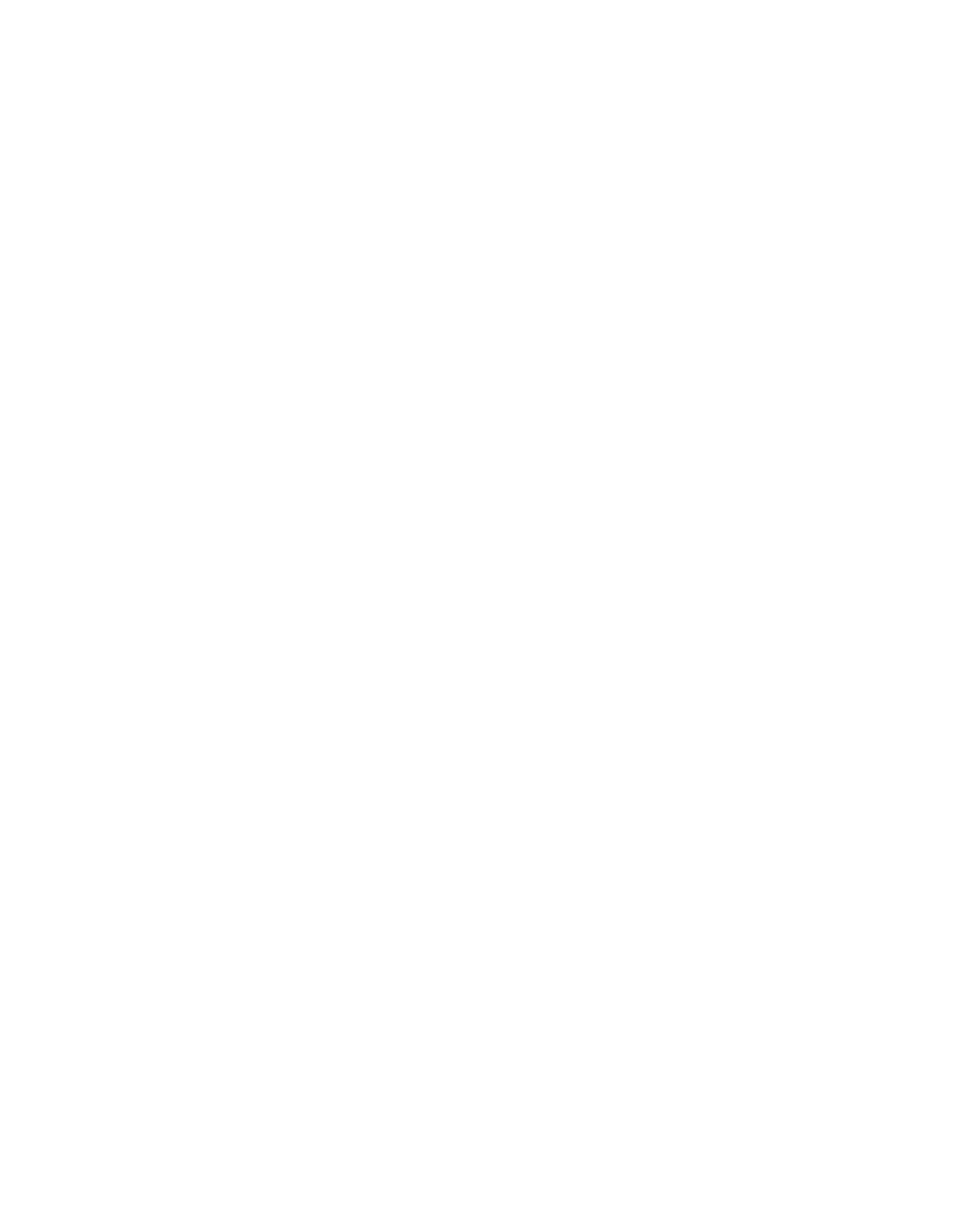(d) Instead of conducting an expulsion hearing itself, the governing board of Method Schools may contract with the county hearing officer, or with the Office of Administrative Hearings pursuant to Chapter 14 (commencing with Section 27720) of Part 3 of Division 2 of Title 3 of the Government Code and Section 35207 of this code, for a hearing officer to conduct the hearing. The governing board of Method Schools may also appoint an impartial administrative panel of three or more certificated persons, none of whom is a member of the governing board of Method Schools or employed on the staff of the school in which the pupil is enrolled. The hearing shall be conducted in accordance with all of the procedures established under this section.

(e) Within three schooldays after the hearing, the hearing officer or administrative panel shall determine whether to recommend the expulsion of the pupil to the governing board of Method Schools. If the hearing officer or administrative panel decides not to recommend expulsion, the expulsion proceedings shall be terminated and the pupil immediately shall be reinstated and permitted to return to the classroom instructional program from which the expulsion referral was made, unless the parent, guardian, or responsible adult of the pupil requests another school placement in writing. Before the placement decision is made by the parent, guardian, or responsible adult, the superintendent of schools or the superintendent's designee shall consult with Method Schools personnel, including the pupil's teachers, and the parent, guardian, or responsible adult regarding any other school placement options for the pupil in addition to the option to return to his or her classroom instructional program from which the expulsion referral was made. If the hearing officer or administrative panel finds that the pupil committed any of the acts specified in subdivision (c) of Section 48915, but does not recommend expulsion, the pupil shall be immediately reinstated and may be referred to his or her prior school or another comprehensive school, or, pursuant to the procedures set forth in Section 48432.5, a continuation school of Method Schools. The decision not to recommend expulsion shall be final.

(f) (1) If the hearing officer or administrative panel recommends expulsion, findings of fact in support of the recommendation shall be prepared and submitted to the governing board of Method Schools. All findings of fact and recommendations shall be based solely on the evidence adduced at the hearing. If the governing board of the Method Schools accepts the recommendation calling for expulsion, acceptance shall be based either upon a review of the findings of fact and recommendations submitted by the hearing officer or panel or upon the results of any supplementary hearing conducted pursuant to this section that the governing board of Method Schools may order.

(2) The decision of the governing board of Method Schools to expel a pupil shall be based upon substantial evidence relevant to the charges adduced at the expulsion hearing or hearings. Except as provided in this section, no evidence to expel shall be based solely upon hearsay evidence. The governing board of Method Schools or the hearing officer or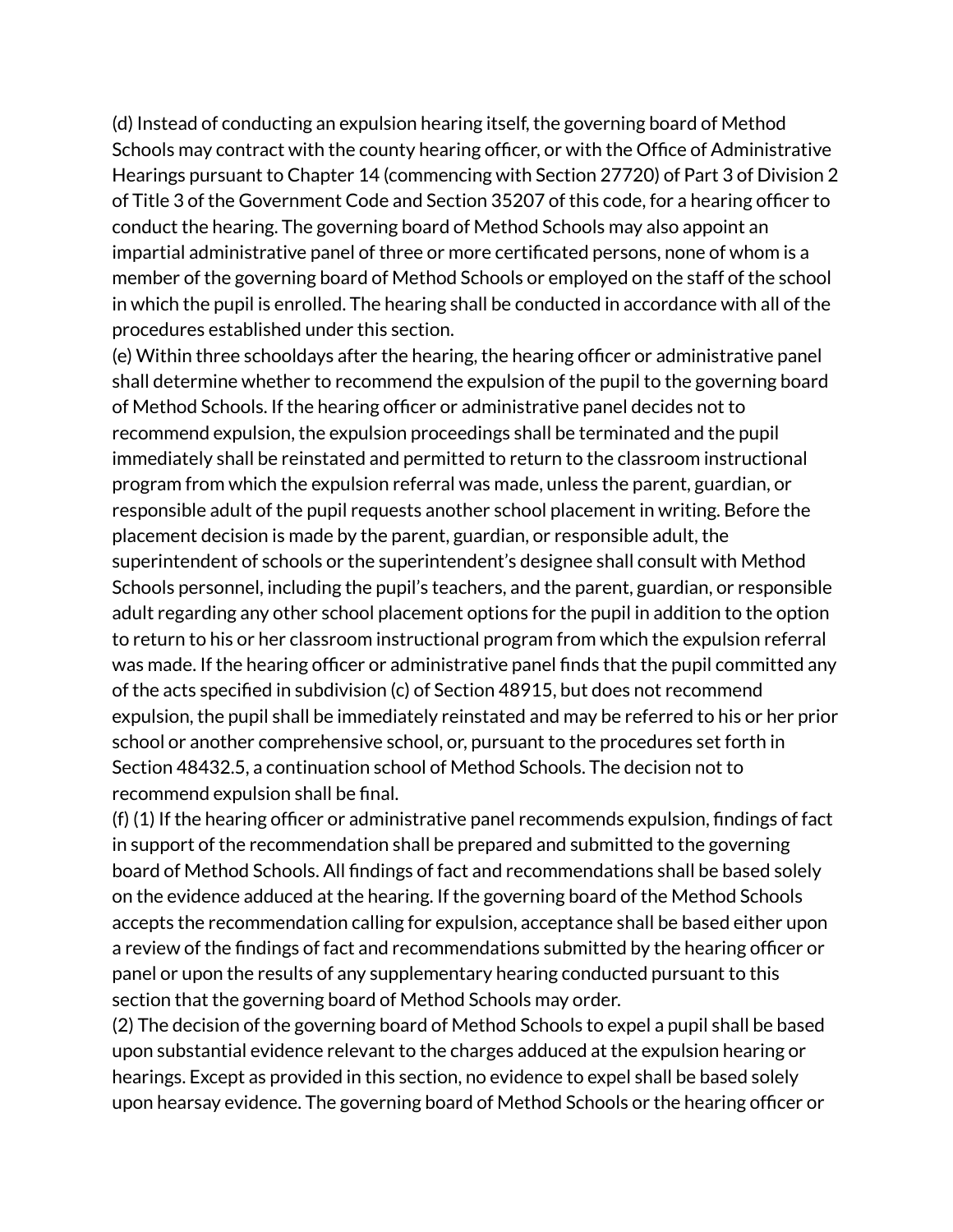administrative panel may, upon a finding that good cause exists, determine that the disclosure of either the identity of a witness or the testimony of that witness at the hearing, or both, would subject the witness to an unreasonable risk of psychological or physical harm. Upon this determination, the testimony of the witness may be presented at the hearing in the form of sworn declarations that shall be examined only by the governing board of Method Schools or the hearing officer or administrative panel. Copies of these sworn declarations, edited to delete the name and identity of the witness, shall be made available to the pupil.

(g) A record of the hearing shall be made. The record may be maintained by any means, including electronic recording, so long as a reasonably accurate and complete written transcription of the proceedings can be made.

(h) (1) Technical rules of evidence shall not apply to the hearing, but relevant evidence may be admitted and given probative effect only if it is the kind of evidence upon which reasonable persons are accustomed to rely in the conduct of serious affairs. A decision of the governing board of Method Schools to expel shall be supported by substantial evidence showing that the pupil committed any of the acts enumerated in Section 48900. (2) In hearings that include an allegation of committing or attempting to commit a sexual assault as defined in subdivision (n) of Section 48900 or to commit a sexual battery as defined in subdivision (n) of Section 48900, evidence of specific instances, of a complaining witness' prior sexual conduct is to be presumed inadmissible and shall not be heard absent a determination by the person conducting the hearing that extraordinary circumstances exist requiring the evidence be heard. Before the person conducting the hearing makes the determination on whether extraordinary circumstances exist requiring that specific instances of a complaining witness' prior sexual conduct be heard, the complaining witness shall be provided notice and an opportunity to present opposition to the introduction of the evidence. In the hearing on the admissibility of the evidence, the complaining witness shall be entitled to be represented by a parent, guardian, legal counsel, or other support person. Reputation or opinion evidence regarding the sexual behavior of the complaining witness is not admissible for any purpose.

(i) (1) Before the hearing has commenced, the governing board of Method Schools issue subpoenas at the request of either the superintendent of schools or the superintendent's designee or the pupil, for the personal appearance of percipient witnesses at the hearing. After the hearing has commenced, the governing board of Method Schools or the hearing officer or administrative panel may, upon request of either the county superintendent of schools or the superintendent's designee or the pupil, issue subpoenas. All subpoenas shall be issued in accordance with Sections 1985, 1985.1, and 1985.2 of the Code of Civil Procedure. Enforcement of subpoenas shall be done in accordance with Section 11455.20 of the Government Code.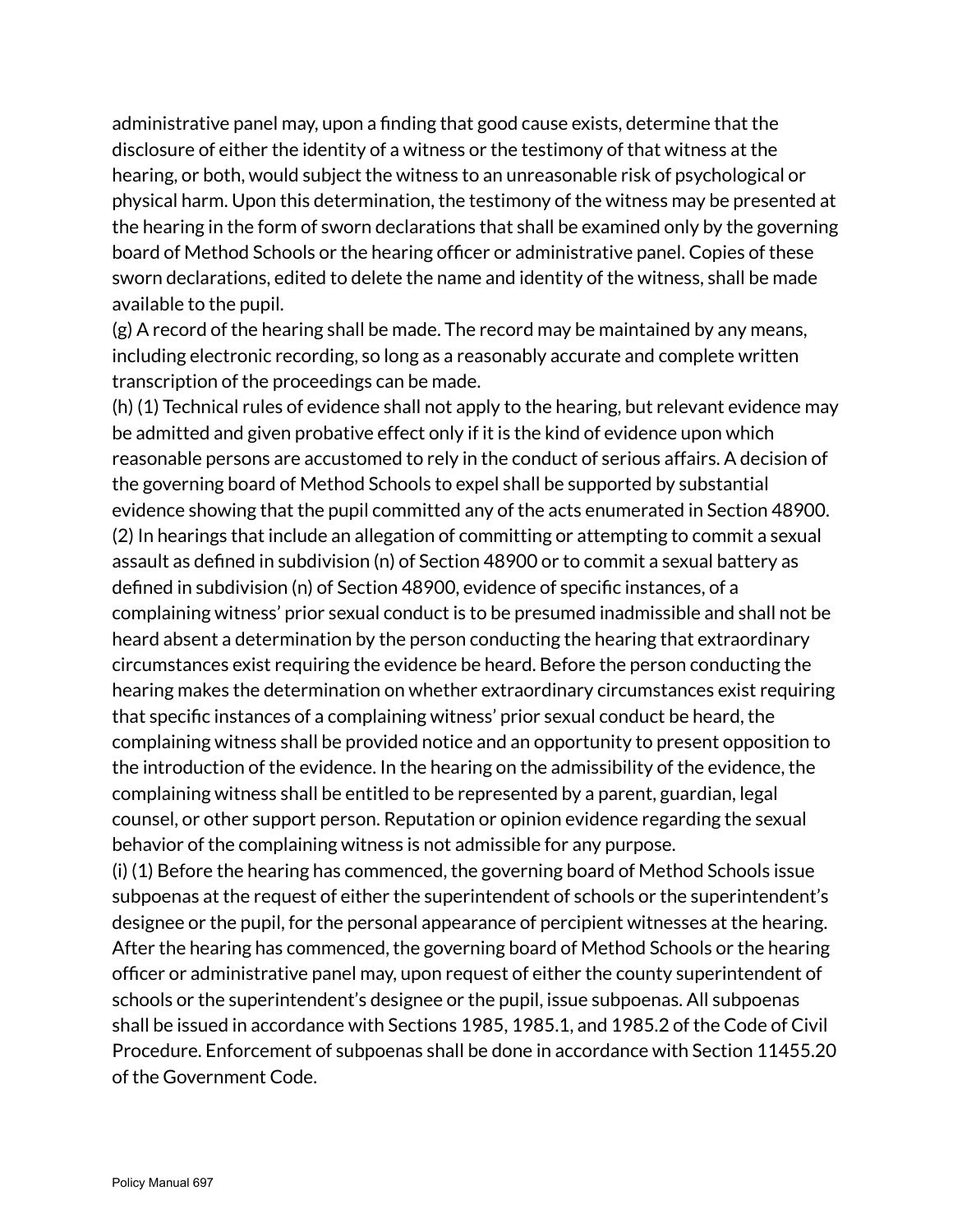(2) Any objection raised by the superintendent of schools or the superintendent's designee or the pupil to the issuance of subpoenas may be considered by the governing board of Method Schools in closed session, or in open session, if so requested by the pupil before the meeting. Any decision by the governing board of Method Schools in response to an objection to the issuance of subpoenas shall be final and binding.

(3) If the governing board of Method Schools hearing officer, or administrative panel determines, in accordance with subdivision (f), that a percipient witness would be subject to an unreasonable risk of harm by testifying at the hearing, a subpoena shall not be issued to compel the personal attendance of that witness at the hearing. However, that witness may be compelled to testify by means of a sworn declaration as provided for in subdivision (f).

(4) Service of process shall be extended to all parts of the state and shall be served in accordance with Section 1987 of the Code of Civil Procedure. All witnesses appearing pursuant to subpoena, other than the parties or officers or employees of the state or any political subdivision of the state, shall receive fees, and all witnesses appearing pursuant to subpoena, except the parties, shall receive mileage in the same amount and under the same circumstances as prescribed for witnesses in civil actions in a superior court. Fees and mileage shall be paid by the party at whose request the witness is subpoenaed.

(j) Whether an expulsion hearing is conducted by the governing board of Method Schools or before a hearing officer or administrative panel, final action to expel a pupil shall be taken only by the governing board of Method Schools in a public session. Written notice of any decision to expel or to suspend the enforcement of an expulsion order during a period of probation shall be sent by the superintendent of schools or his or her designee to the pupil or the pupil's parent or guardian and shall be accompanied by all of the following:

(1) Notice of the right to appeal the expulsion to the county board of education.

(2) Notice of the education alternative placement to be provided to the pupil during the time of expulsion.

(3) Notice of the obligation of the parent, guardian, or pupil under subdivision (b) of Section 48915.1, upon the pupil's enrollment in a new school, to inform that school district of the pupil's expulsion.

(k) (1) The governing board of Method Schools shall maintain a record of each expulsion, including the cause for the expulsion. Records of expulsions shall be nonprivileged, disclosable public records.

(2) The expulsion order and the causes for the expulsion shall be recorded in the pupil's mandatory interim record and shall be forwarded to any school in which the pupil subsequently enrolls upon receipt of a request from the admitting school for the pupil's school records.

## Tobacco-Free Schools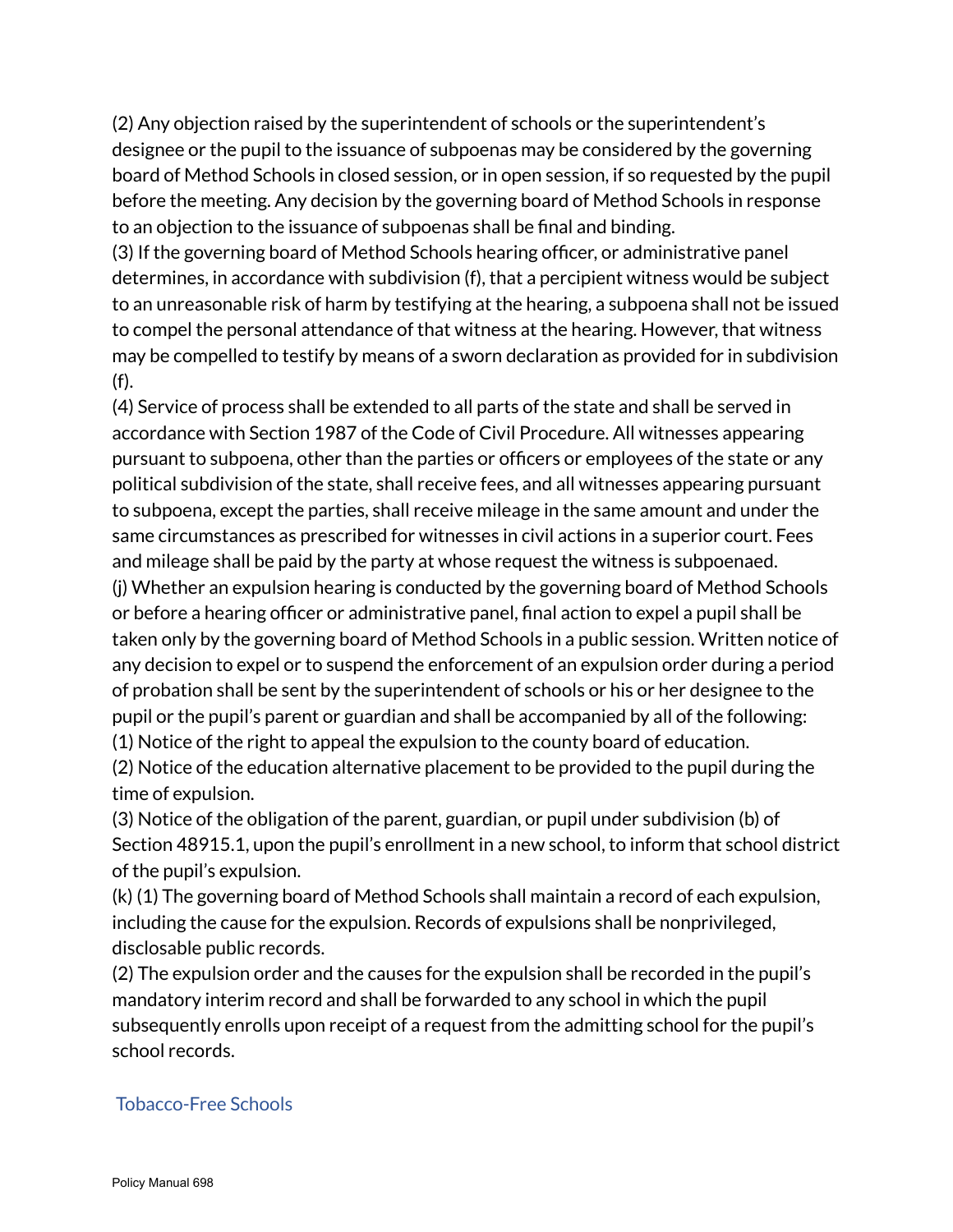Method Schools takes the use of tobacco, drugs, or alcohol by any student seriously. Students involved in the possession, sale and/or use of behavior affecting substances shall be subject to disciplinary procedures which may result in suspension or expulsion. Method Schools is committed to taking positive action through education, counseling, parental involvement, medical referral, and police referral in the handling of incidents in the schools involving the possession, sale, and/or use of behavior affecting substances and drug paraphernalia. These substances shall include but not be limited to marijuana, LSD, glue, alcohol, and barbiturates.

School properties may be inspected by school authorities in the interest of maintenance, health and safety. Inspections for the location of drugs, narcotics, liquor, weapons, poisons, and missing properties are matters relating to health and safety and may be regarded as reasonable purposes for inspection by school personnel; so long as such inspections are conducted in accordance with constitutional requirements of applicable state law relating to searches and seizures.

## Use of Possession

1. No internal medication is to be administered to students by school personnel except as prescribed by a doctor.

2. Dangerous and narcotic drugs which a student has on prescription for ingestion as prescribed by a doctor must be in their original containers and kept in the nurse's or Director/Principal 's office, whichever provides greater security

3. Whenever any staff member has reason to believe that a student may be under drug influence, he/she shall immediately notify the Director/Principal . The Director/Principal , if in agreement, shall notify the parent to come for the student and to remove the student to his/her home, to the jurisdiction of the police, and/or the paramedics.

4. In severe cases, if the parents or the doctor cannot or will not come to the school, the Director/Principal is authorized to call an ambulance to remove the student to a hospital. Parents will be notified of this action and shall be responsible for the incurred expenses.

5. In any first offense in which students illegally use or possess prescription or nonprescription drugs, including alcohol, marijuana, or inhalants, at school or at school activities, the following will result:

a. Suspension from school for at least five (5) days.

b. Referral to the proper police authority.

c. A parent conference.

d. A schedule of regular appointments with a school counselor or other school official.

In addition, the following action may be taken:

- a. Transfer to another school or alternative education program as appropriate.
- b. Recommendation for expulsion.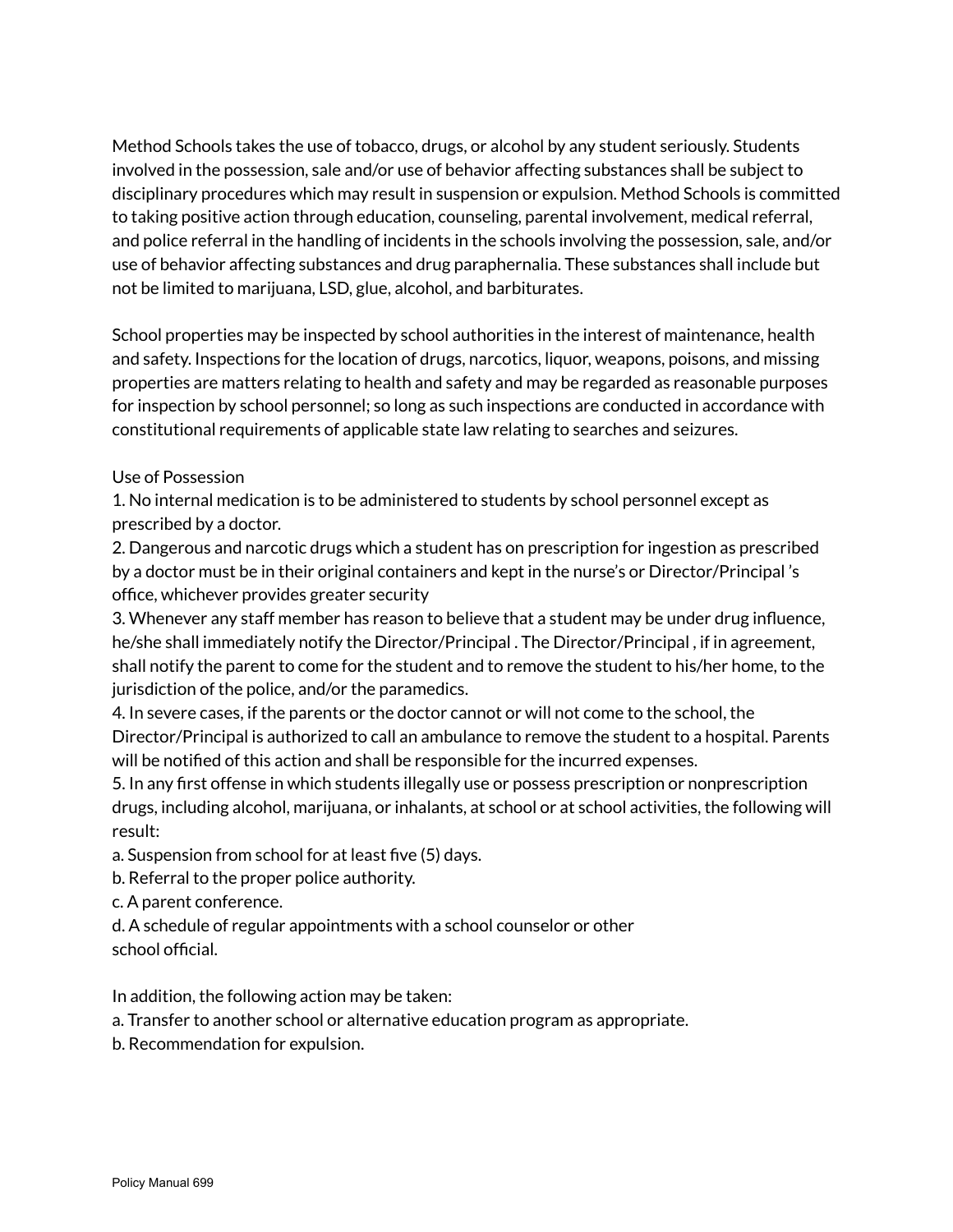6. A second incidence of use or possession of illegal drugs within one year at any school or school activity will result in a recommendation for expulsion as provided for in Education Code 48900. Selling or Providing

When there is reason to believe that a student is selling or is in possession of drugs, the following procedures listed below will be followed:

1. The school administrator shall advise the local juvenile narcotics officer or law enforcement personnel. Juvenile authorities will make the decision as to whether they or the school will notify the parent.

2. The school administrator will escort the student to the school office and confront him/her with the suspicion. The administrator may notify the police before taking the student to the office. The student should be removed from a classroom by a school administrator or designee when there is reasonable cause.

3. For reasonable cause, a search for drugs may be made by the administrator. This may include searching the student's locker and/or other School-owned facilities such as science drawers, shop lockers, etc. Such search should be conducted by the administrator with at least one other certificated person as witness. No school staff member should search a student, but may ask a student to volunteer for self search. In cases when a personal search seems to be in order, the administrator should call for a law enforcement officer to make the search. Repeated attempts shall be made to notify the student's parent/guardian before the personal search is made. 4. The student may be questioned by the school administrator without notifying the student of his/her rights, but if the administrator believes that a law has been broken, the police will be notified. When there is good evidence that a student has actually used, sold or is in possession of narcotics or drug paraphernalia on or about school premises or at school-sponsored functions, the police must be notified. Regardless of any legal action taken by the police, the School must immediately suspend the student according to the provisions of BP/AR 5144.1 – Suspension and Expulsion/Due Process. The school administrator may, at his/her discretion, recommend expulsion to the Governing Board.

## Uniform Complaint Procedures

The Board of Directors of Method Schools recognizes that it is responsible for complying with applicable laws and regulations governing educational programs. This document contains rules and instructions about the filing, investigation and resolution of a Uniform Complaint Procedures (UCP) complaint regarding an alleged violation by a local educational agency of state laws or regulations governing educational programs, including allegations of unlawful discrimination, harassment, intimidation, and bullying.

This policy outlines Method Schools' UCP and provides a comprehensive approach to resolution on any complaint. A complaint is a written and signed statement by a complainant alleging a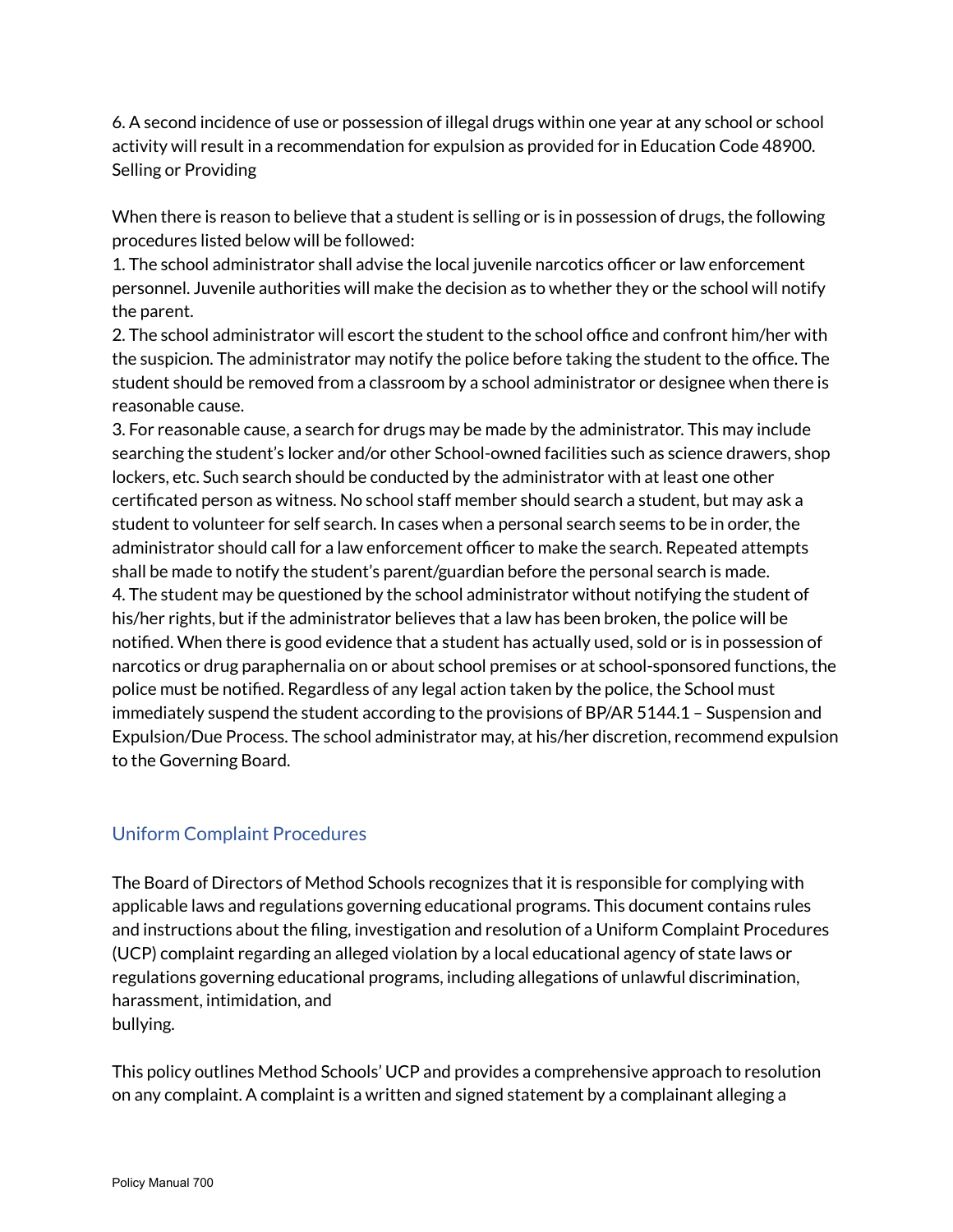violation of state laws or regulations, which may include an allegation of unlawful discrimination, harassment, intimidation, bullying and charging pupil fees for participation in an educational activity. A complainant is any individual, including a person's duly authorized representative or an interested third party, public agency, or organization who files a written complaint alleging violation of state laws or regulations, including allegations of unlawful discrimination, harassment, intimidation, bullying and noncompliance with laws relating to pupil fees. If the complainant is unable to put the complaint in writing, due to a disability or illiteracy, Method Schools shall assist the complainant in the filing of the complaint.

A pupil fee is a fee, deposit, or other charge imposed on pupils, or a pupil's parents or guardians, in violation of state codes and constitutional provisions which require educational activities to be provided free of charge to all pupils without regard to their families' ability or willingness to pay fees or request special waivers. Educational activities are those offered by a school, school district, charter school, or county office of education that constitute a fundamental part of education, including, but not limited to, curricular and extracurricular activities.

A pupil fee includes, but is not limited to, all of the following:

• A fee charged to a pupil as a condition for registering for school or classes, or as a condition for participation in a class or an extracurricular activity, regardless of whether the class or activity is elective or compulsory, or is for credit.

• A security deposit, or other payment, that a pupil is required to make to obtain any school equipment or supplies.

• A purchase that a pupil is required to make to obtain materials, supplies, equipment, or clothes associated with an educational activity. This document also applies to the filing of complaints which allege unlawful discrimination, harassment, intimidation, and bullying against any protected group as

identified under Education Code section 200 and 220 and Government Code section 11135, including those with actual or perceived characteristics such as age, ancestry, color, ethnic group identification, gender expression, gender identity, gender, disability, nationality, national origin, race or ethnicity, religion, sex, sexual orientation, or on the basis of a person's association with a person or group with one or more of these actual or perceived characteristics, in any program or activity conducted by a local agency, which is funded directly by, or that receives or benefits from any state financial assistance.

The following complaints shall be referred to other agencies for appropriate resolution and are not subject to our UCP process set forth in this document unless these procedures are made applicable by separate interagency agreements:

1. Allegations of child abuse shall be referred to County Dept. of Social Services (DSS), Protective Services Division or appropriate law enforcement agency (or equivalent in the State of Tennessee.) 2. Health and safety complaints regarding a Child Development Program shall be referred to Dept. of Social Services for licensed facilities, and to the appropriate Child Development regional administrator for licensing-exempt facilities (or equivalent in the State of Tennessee.)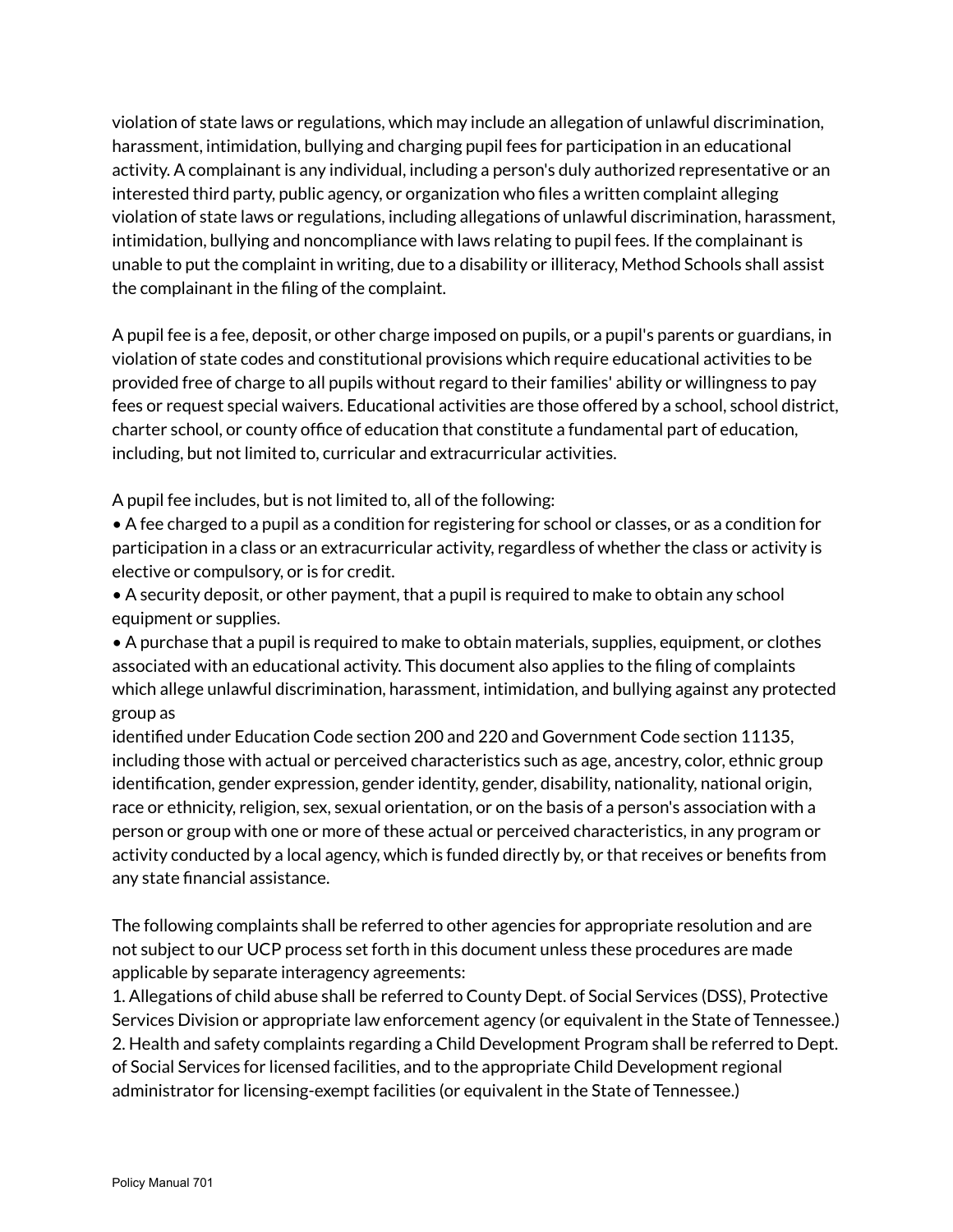3. Employment discrimination complaints shall be sent to the State Dept. of Fair Employment and Housing (DFEH, or equivalent in the State of Tennessee.)

4. Allegations of fraud shall be referred to the Legal, Audits and Compliance Branch in the California Department of Education.

The responsibilities of Method Schools

Method Schools has the primary responsibility to insure compliance with applicable state laws and regulations. We shall investigate complaints alleging failure to comply with applicable state laws and regulations and/or alleging discrimination, harassment, intimidation, bullying and charging pupil fees for participation in an educational activity and seek to resolve those complaints in accordance with our UCP procedures. In regards to complaints of noncompliance with laws relating to pupil fees, if Method

Schools finds merit in a complaint a remedy will be provided to all affected pupils, parents and guardians, that, where applicable, will include reasonable efforts by Method Schools to ensure full reimbursement to all affected pupils, parents and guardians. Our UCP policies shall ensure that complainants are protected from retaliation and that the identity of a complainant alleging discrimination, harassment, intimidation, and bullying remain confidential as appropriate.

The person responsible for receiving and investigating complaints and ensuring our compliance with state laws and regulations is:

Method Schools ATTN: 24620 Jefferson Ave Murrieta, CA 92562

We ensure that the person above, who is responsible for compliance and/or investigations, is knowledgeable about the laws/programs that he/she is assigned to investigate. Complaints of noncompliance with laws relating to pupil fees are filed with a principal of a school. We shall annually notify in writing our pupils, employees, parents or guardians of our pupils, the district advisory committee, school advisory committees, appropriate private school officials or representatives, and other interested parties of our UCP process regarding an alleged violation by a local agency or state law or regulations governing educational programs, including allegations of unlawful discrimination, harassment, intimidation, bullying and noncompliance with laws relating to pupil fees. The UCP Annual Notice will be disseminated to all of the six required groups each year and will include information on how to appeal to the CDE. An appeal is a request made in writing to a level higher than the original reviewing level by an aggrieved party requesting reconsideration or a reinvestigation of the lower adjudicating body's decision.

Our UCP Annual Notice shall also advise the recipient of any civil law remedies that may be available under state discrimination, harassment, intimidation, and bullying laws, if applicable, and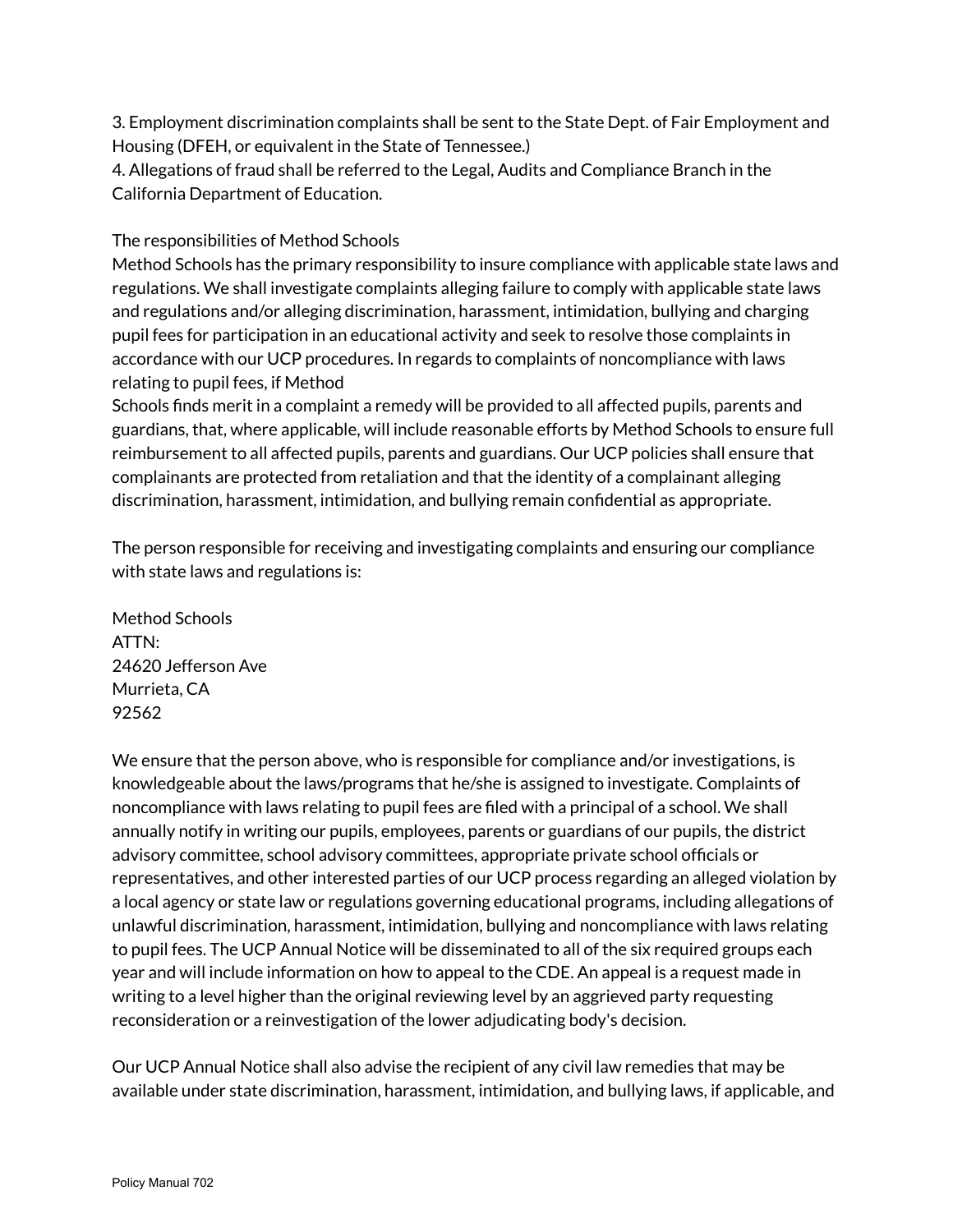of the appeal pursuant to Education Code section 262.3. Our UCP Annual Notice shall be in English and in the primary language, pursuant to section 48985 of the Education Code, or mode of communication of the recipient of the notice. A copy of this UCP complaint policies and procedures document shall be available free

of charge. Filing a complaint with the Method Schools Emergency or urgent facilities conditions that pose a threat to the health or safety of pupils or staff, and teacher vacancies or misassignments, and complaints that allege discrimination, harassment, intimidation, and bullying, any individual, public agency or organization may file a written complaint with our district superintendent or his or her designee alleging a matter which, if true, would constitute a violation by our LEA of - or state law or regulation governing a program. A complaint of noncompliance with laws relating to pupil fees may be filed with the principal of a school under the Uniform Complaint Procedures and may be filed anonymously if the complaint provides evidence or information leading to evidence to support an allegation of noncompliance with laws relating to pupil fees.

An investigation of alleged unlawful discrimination, harassment, intimidation, and bullying shall be initiated by filing a complaint no later than six months from the date the alleged discrimination, harassment, intimidation, or bullying occurred, or the date the complainant first obtained knowledge of the facts of the alleged discrimination, harassment, intimidation, and bullying. The time for filing may be extended in writing by our district superintendent or his or her designee, upon written request by the complainant setting forth the reasons for the extension. The period for filing may be extended by our superintendent or his or her designee for good cause for a period not to exceed 90 calendar days following the expiration of the six-month time period. Our superintendent shall respond immediately upon a receipt of a request for extension. The complaint shall be filed by one who alleges that he or she has personally suffered unlawful discrimination, harassment, intimidation, and bullying or by one who believes an individual or any specific class of individuals has been subjected to discrimination, harassment, intimidation, and bullying prohibited by this part.

An investigation of a discrimination, harassment, intimidation, and bullying complaint shall be conducted in a manner that protects confidentiality of the parties and maintains the integrity of the process. Within 60 calendar days from the date of the receipt of the complaint, we shall conduct

and complete an investigation of the complaint in accordance with our UCP policies and procedures and prepare a written Decision; also known as a final report. This time period may be extended by written agreement of the complainant.

The investigation shall include an opportunity for the complainant, or the complainant's representative, or both, to present the complaint(s) and evidence or information leading to evidence to support the allegations of non-compliance with state laws and/or regulations. Refusal by the complainant to provide the investigator with documents or other evidence related to the allegations in the complaint, or to otherwise fail or refuse to cooperate in the investigation or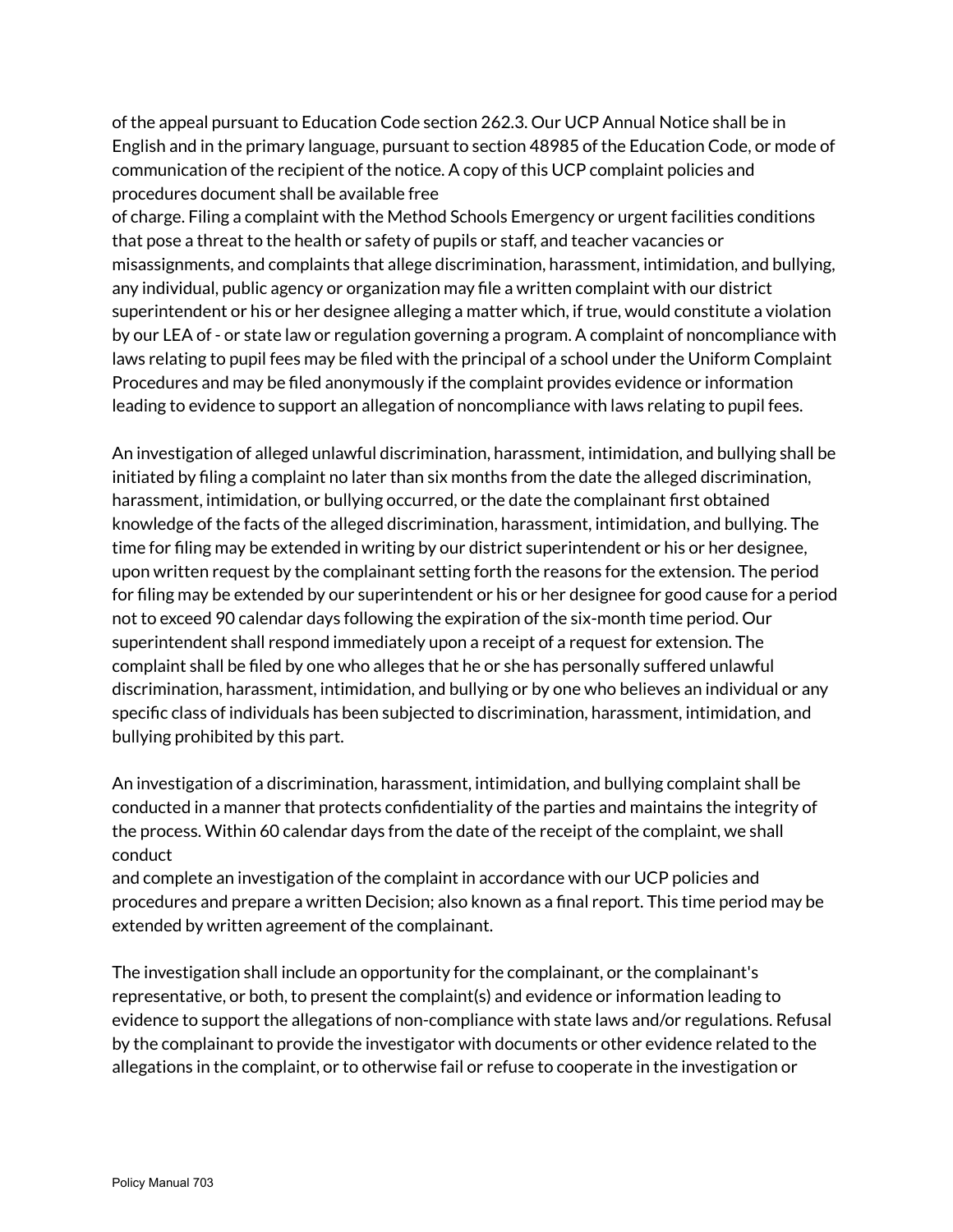engage in any other obstruction of the investigation, may result in the dismissal of the complaint because of a lack of evidence to support the allegations.

Refusal by Method Schools to provide the investigator with access to records and/or other information related to the allegation in the complaint, or to otherwise fail or refuse to cooperate in the investigation or engage in any other obstruction of the investigation, may result in a finding based on evidence collected that a violation has occurred and may result in the imposition of a remedy in favor of the complainant.

We shall issue a Decision based on the evidence. The Decision shall be in writing and sent to the complainant within 60 calendar days from receipt of the complaint by the local educational agency. The Decision should contain:

(i) the findings of fact based on the evidence gathered,

(ii) conclusion of law,

- (iii) disposition of the complaint,
- (iv) the rationale for such disposition,

(v) corrective actions, if any are warranted,

(vi) notice of the complainant's right to appeal our LEA Decision to the CDE, and (vii) procedures to be followed for initiating an appeal to the CDE.

Nothing in this document shall prohibit anyone involved in the complaint from utilizing alternative methods to resolve the allegations, such as mediation. Nor are we prohibited from resolving complaints prior to the formal filing of a written complaint. Mediation is a problem solving activity whereby a third party assists the parties to the dispute in resolving the complaint.

Method Schools reserves the right to modify locations for receipt of forms as necessary. COMMUNITY COMPLAINT FORM

Name :

Address:

Telephone:

1. 1 School site and person you are filing a complaint against:

Policy Manual 385

2. 2 Has this been discussed with him/her?

Y N Date:

3. 3 Has the complaint been discussed with the principal or supervisor?

 $Y_N N_N$  Date:

Description of Complaint: Please include all important information such as location, names,

dates, who was present, and to whom it was reported. Please use additional paper if more space is needed.

What remedy or action do you suggest?

Signature\_\_\_\_\_\_\_\_\_\_\_\_\_\_\_\_\_\_\_\_\_\_\_\_\_\_\_\_\_

 $Date$